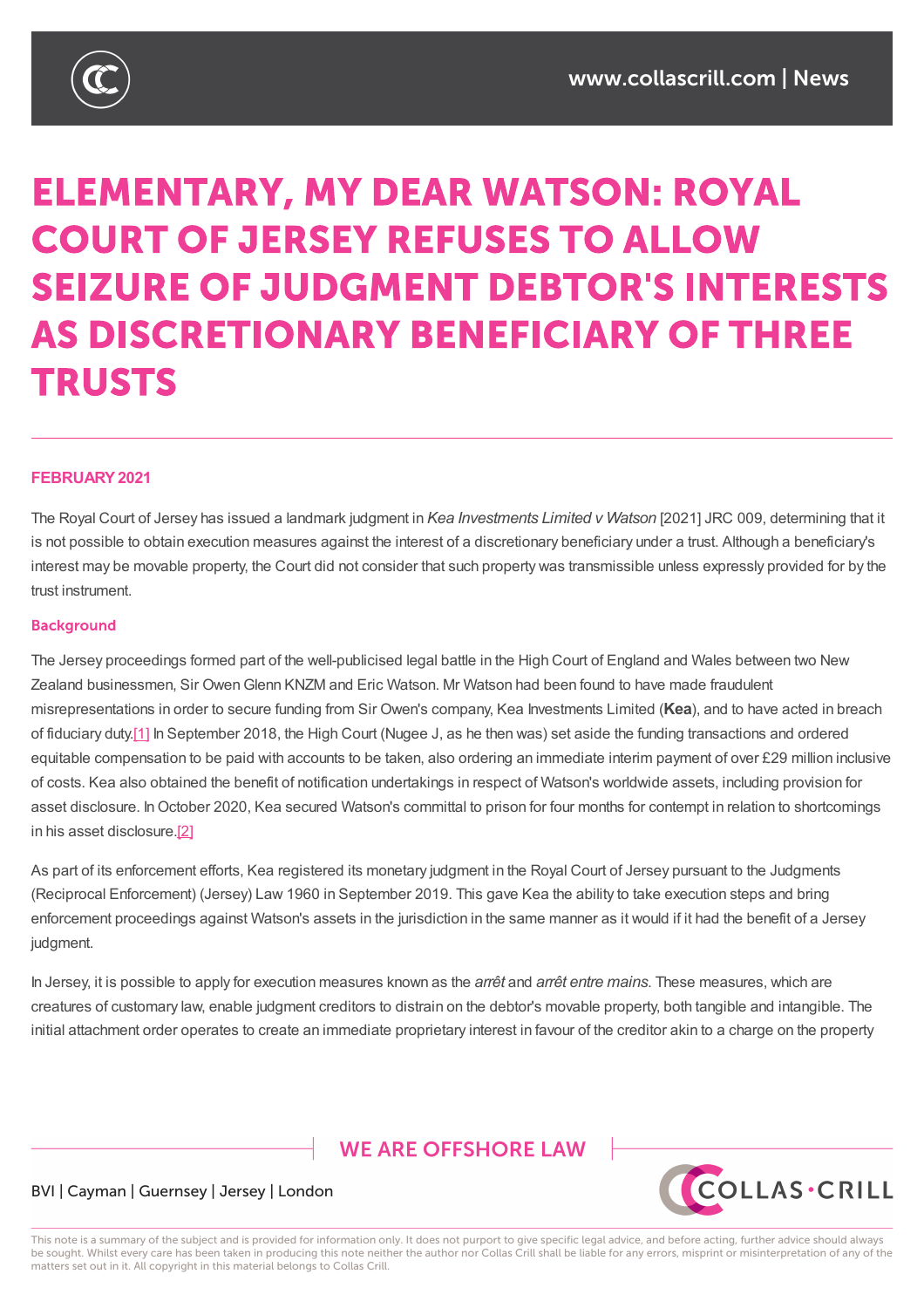concerned. In the case of the *arrêt entre mains*, the order applies to property in the hands of a third party, such as a debt owed to the judgment debtor. The initial order can be obtained as a form of interim relief which has the effect of freezing a specific asset and depriving the debtor of the ability to deal with it. On confirmation of the order, the property may be sold or appropriated towards satisfaction of the debt.

initial attachment order operates to create an immediate proprietary interest in favour of the creditor akin to a charge on the property

## The Jersey application

judgment.

After having registered its English judgment in Jersey, Kea was informed that Watson intended to procure the appointment of a replacement trustee of three Jersey law trusts, the Kowhai, Libra and Glacier Trusts, of which Watson was on the face of things a discretionary beneficiary, in another jurisdiction. Kea therefore applied *ex parte* to the Royal Court in March 2020 for urgent interim relief. The Royal Court granted a suite of orders restraining the Jersey trustee from transferring the trust assets, suspending the powers of the protector and prohibiting Watson from disclaiming his beneficial interest under the trusts.

Kea also sought and was granted provisional execution measures to be confirmed at a subsequent *inter partes* hearing, on the footing that it was entitled to attach and seize Watson's interests as a beneficiary under the three trusts by way of an *arrêt*. Kea also attached the benefit of certain loans that Watson had made to the trustees and to a trust-owned company by way of *arrêts entre mains*.

### The Judgment Creditor's arguments

The *inter partes* hearing to confirm the provisional execution measures took place some months later on 1 December 2020. Neither Mr Watson, the protector nor the trustee appeared, leaving Kea and a court-appointed guardian for Mr Watson's children to argue the case. The central issues for determination were the extent to which a beneficiary's interest under a discretionary trust constitutes property and, if so, whether that interest is amenable to execution by a creditor.

Kea argued that article 10(10) of the Trusts (Jersey) Law 1984 (as amended) (the **Trusts Law**) stated in terms that "the interest of a beneficiary [i.e. a beneficiary's interest under a trust] shall constitute movable property", and that the definition of a beneficiary pursuant to the Trusts Law encompassed both a discretionary beneficiary and a mere object of a discretionary power. The bundle of rights enjoyed by a discretionary beneficiary such as Watson therefore amounted to property and was an asset in his hands. This accorded with article 10(11) of the Trusts Law which provides that, "subject to the terms of the trust, a beneficiary may sell, pledge, charge, transfer or otherwise deal with his or her interest in any manner". The Jersey statutory position was distinguishable from that in England and Wales, where conventional wisdom holds that an object of a discretion does not have a proprietary interest or asset which is capable of being transferred to a third party.

Kea did not seek to argue that confirmation of the *arrêts* over Mr Watson's beneficial interest would give Kea any interest in or entitlement to the underlying assets of the trusts themselves. Instead it argued that having seized his beneficial interests, which was a matter for the Court's discretion. Kea would subrogate to Watson's rights as a beneficiary. It would then have the ability to request a distribution – something which Watson as an adjudicated fraudster and contemnor of the English High Court was highly unlikely to do – which the trustee would then be obliged to consider, seeking directions if necessary. Standing in Watson's shoes, Kea would be able to give the trustee a good discharge for any appointment of assets to it.

#### Decision

# **WE ARE OFFSHORE LAW**



### BVI | Cayman | Guernsey | Jersey | London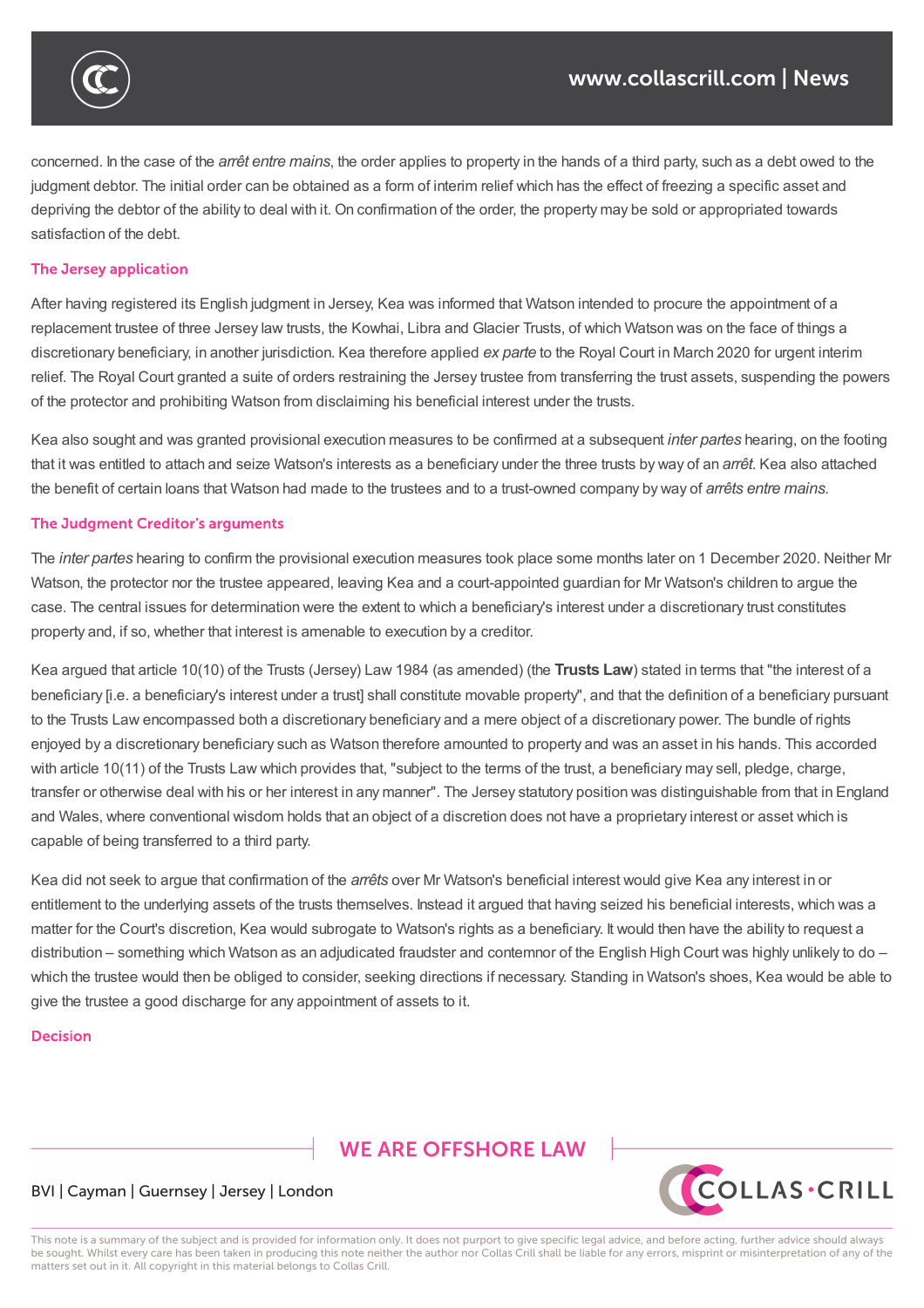The Royal Court (Commissioner Clyde-Smith OBE and Jurats Crill and Averty) refused to confirm the *arrêts* over Watson's beneficial interests. While the Court accepted that the beneficial interests constituted movable property, it held that they were not inherently transmissible or amenable to execution. The Court noted that article 10(11) of the Trusts Law was expressed to be "subject to the terms of the trust" and that there was nothing in the terms of the specific trust instruments concerned which provided that Mr Watson could alienate his beneficial interest.

In addition, any attempt to appoint trust assets to a creditor of a beneficiary would meet with the objection that it would be a fraud on the power, being tainted by the intention to benefit a stranger to the trust. The bundle of rights enjoyed by a discretionary beneficiary was not equivalent to a positive entitlement to the trust assets and there was no utility in ordering distraint. By analogy, on the bankruptcy of a discretionary beneficiary, the beneficial interest would not vest in the hands of the Viscount (the executive officer of the Royal Court and official receiver) as other property would pursuant to Jersey bankruptcy law. The Court was also concerned that the consequence of the creditor stepping into the shoes of the discretionary beneficiary would be to enable the creditor to interfere with the proper administration of the trust.

On the other hand, the Court had no difficulty with confirming the *arrêts entre mains* in respect of the loans made by Watson to the trusts, as a result of which the debts became due to Kea instead. The Court also demonstrated some sympathy for Kea's position and granted it a period of time within which to plead factual claims against the three trusts on more conventional grounds, including resulting trust and proprietary tracing claims.

#### **Comment**

The decision will no doubt come as a considerable relief to the trust industry in Jersey. It seems likely that the Court was motivated by policy considerations and the desire to reinforce, rather than be seen to undermine in any way, the nature of the Jersey law discretionary trust as an ownership "structure" which is separate and distinct from the assets of its beneficiaries. The Court may have been influenced by floodgates-type considerations and the prospect of a rise in claims against Jersey discretionary trusts by creditors, ex-spouses and foreign tax authorities.

Having said that, given that Jersey is an international finance centre which seeks to promote itself as transparent and well-regulated, the judgment may be seen as somewhat encouraging to fraudsters seeking to insulate assets, as its effect is to make the pursuit of civil recovery claims that much more difficult. As the judgment itself acknowledges, the enforcement route proposed by Kea could have been a shortcut to avoid expensive, fact-intensive proceedings.

A key takeaway for trustees from the judgment is that they should now undertake a review of their trust instruments in order to establish whether there is express provision for beneficiaries to deal with their beneficial interests, including the ability to sell or transfer that interest, or to use it as collateral for finance. If no such provision has been made, then beneficiaries may lack the flexibility to transact in relation to their interests.

[1] See *Glenn v Watson & Ors* [2018] EWHC 2016 (Ch)

# **WE ARE OFFSHORE LAW**



### BVI | Cayman | Guernsey | Jersey | London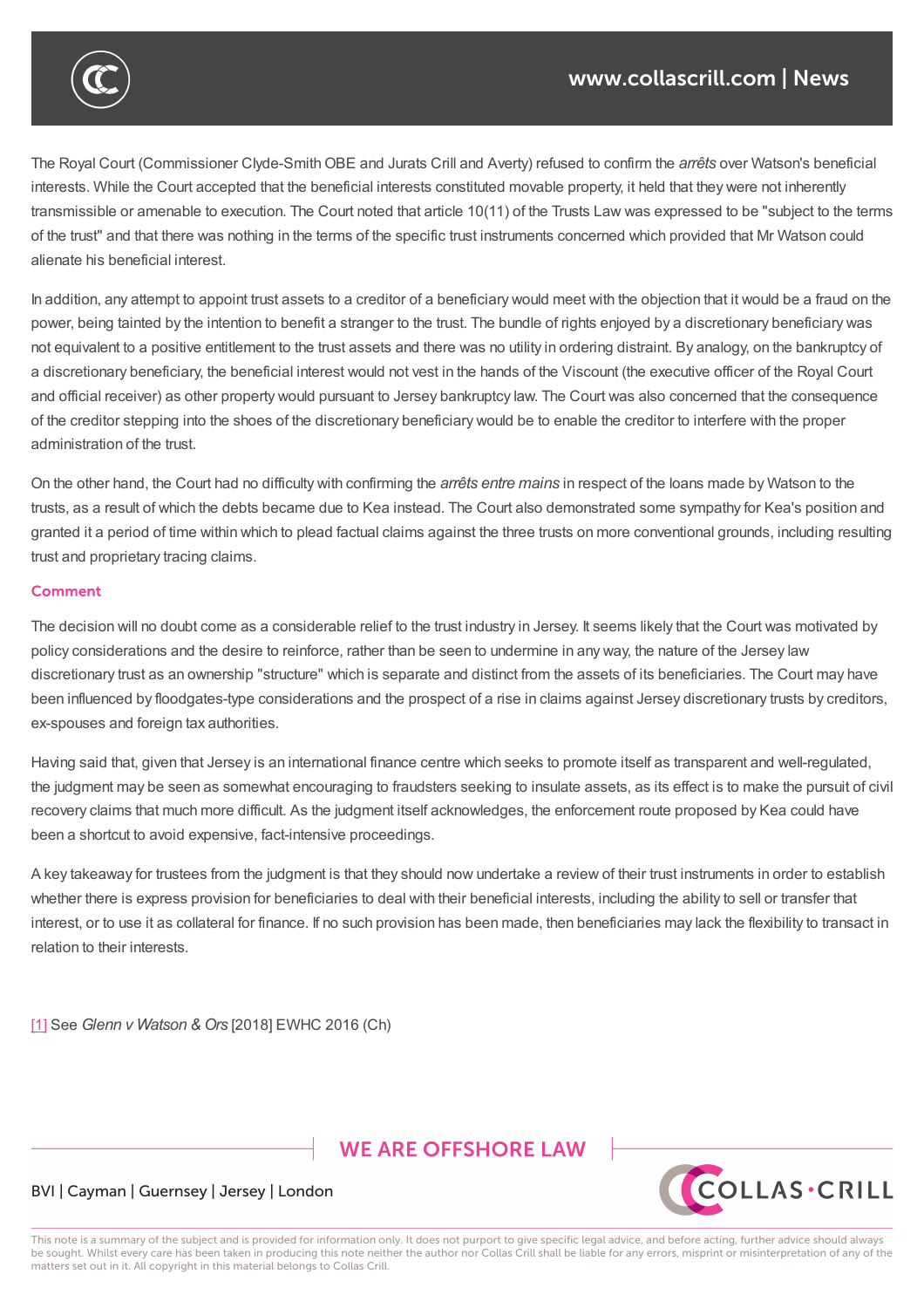

[2] *Kea Investments Ltd v Watson* [2020] EWHC 2796 (Ch)

# **WE ARE OFFSHORE LAW**